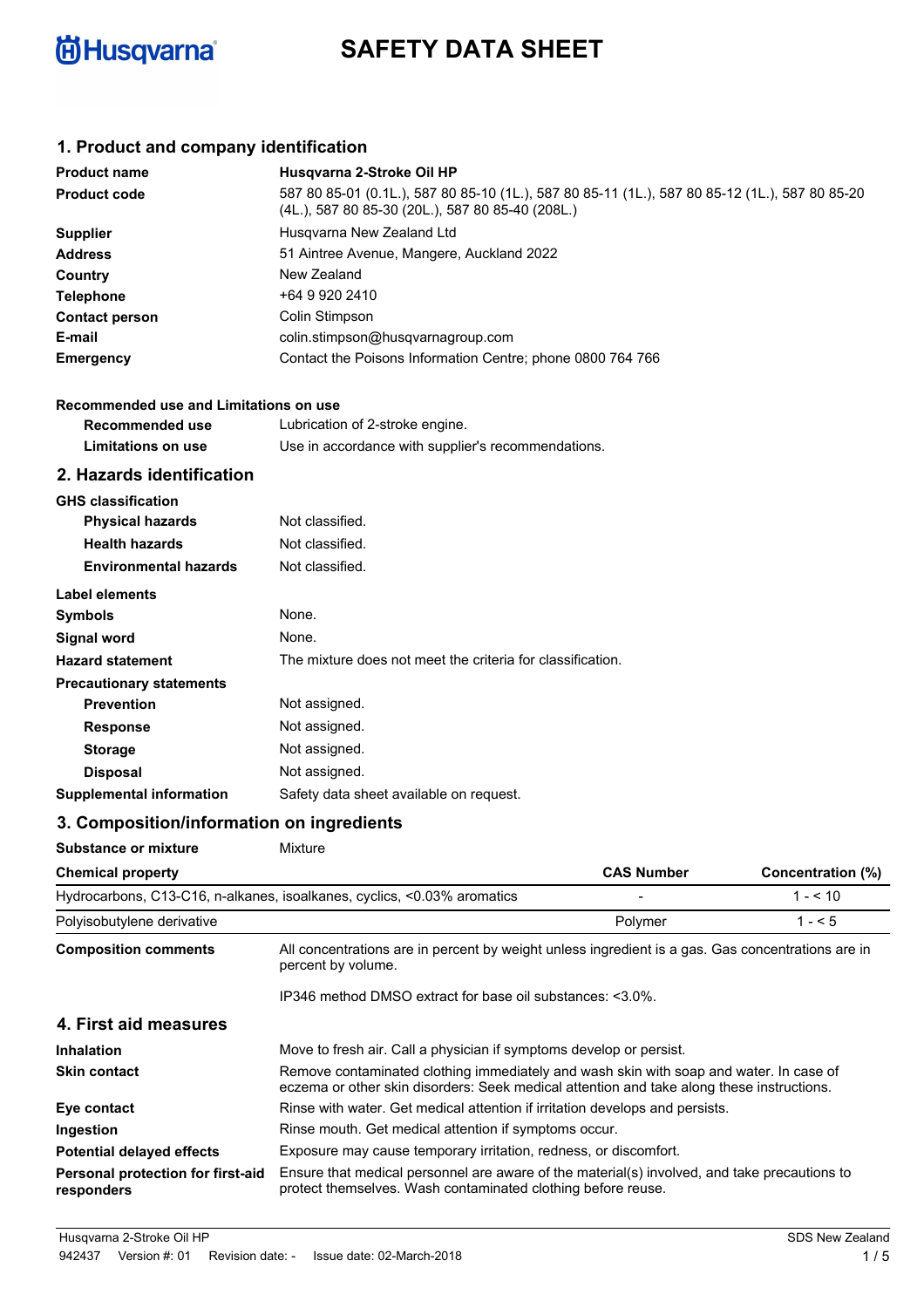Provide general supportive measures and treat symptomatically. Keep victim under observation. Symptoms may be delayed. **Notes to physician 5. Fire-fighting measures Extinguishing media** Water fog. Foam. Dry chemical powder. Carbon dioxide (CO2). **Extinguishing media to avoid** Do not use water jet as an extinguisher, as this will spread the fire. **HAZCHEM Code Number** None **Specific hazards during fire** During fire, gases hazardous to health may be formed. **fighting Special fire fighting Move containers from fire area if you can do so without risk. procedures Protection of fire-fighters** Self-contained breathing apparatus and full protective clothing must be worn in case of fire. **Hazards from combustion** Fumes, smoke, carbon monoxide and other products of incomplete combustion. **products Specific methods** Use standard firefighting procedures and consider the hazards of other involved materials. **6. Accidental release measures** Keep unnecessary personnel away. Keep people away from and upwind of spill/leak. Wear appropriate protective equipment and clothing during clean-up. Avoid breathing mist or vapour. Do not touch damaged containers or spilled material unless wearing appropriate protective clothing. Ensure adequate ventilation. Local authorities should be advised if significant spillages cannot be contained. For personal protection, see section 8 of the SDS. **Personal precautions, protective equipment and emergency procedures Environmental precautions** Avoid discharge into drains, water courses or onto the ground. The product is immiscible with water and will spread on the water surface. Large Spills: Stop the flow of material, if this is without risk. Dike the spilled material, where this is possible. Absorb in vermiculite, dry sand or earth and place into containers. Following product recovery, flush area with water. Small Spills: Wipe up with absorbent material (e.g. cloth, fleece). Clean surface thoroughly to remove residual contamination. Never return spills to original containers for re-use. For waste disposal, see section 13 of the SDS. **Spill cleanup methods 7. Handling and storage Handling Precautions** Avoid breathing mist or vapour. Avoid contact with eyes, skin, and clothing. Observe good industrial hygiene practices. Use personal protection recommended in Section 8 of the SDS. Do not cut, weld, solder, drill, grind, or expose containers to heat, flame, sparks, or other sources of ignition. Empty drums should be completely drained, properly bunged and promptly returned to a drum reconditioner, or promptly disposed of. **Safe handling advice Prevention of fire and** No specific recommendations. **explosion Local and general Frovide adequate ventilation. ventilation**

#### **Storage**

Keep container tightly closed. Store away from incompatible materials (see Section 10 of the SDS). **Suitable storage conditions Incompatible materials** For further information, please refer to section 10 of the SDS. **Safe packaging materials** Store in original tightly closed container.

### **8. Exposure controls/personal protection**

#### **Workplace exposure limits**

| New Zealand. WES. (Workplace Exposure Standards) |                                                                                                                        |                     |                     |
|--------------------------------------------------|------------------------------------------------------------------------------------------------------------------------|---------------------|---------------------|
| <b>Product</b>                                   | <b>Type</b>                                                                                                            | Value               | Form                |
| Oil mist, mineral                                | <b>STEL</b>                                                                                                            | $10 \text{ mg/m}$   | Mist.               |
|                                                  | <b>TWA</b>                                                                                                             | $5 \text{ mg/m}$    | Mist.               |
| US. ACGIH Threshold Limit Values                 |                                                                                                                        |                     |                     |
| <b>Product</b>                                   | <b>Type</b>                                                                                                            | Value               | Form                |
| Oil mist, mineral                                | <b>TWA</b>                                                                                                             | $5 \text{ mg/m}$    | Inhalable fraction. |
| <b>Product</b>                                   | Australia. National Workplace OELs (Workplace Exposure Standards for Airborne Contaminants, Appendix A)<br><b>Type</b> | Value               |                     |
|                                                  |                                                                                                                        |                     |                     |
| Oil mist, mineral                                | <b>TWA</b>                                                                                                             | $5 \,\mathrm{mg/m}$ |                     |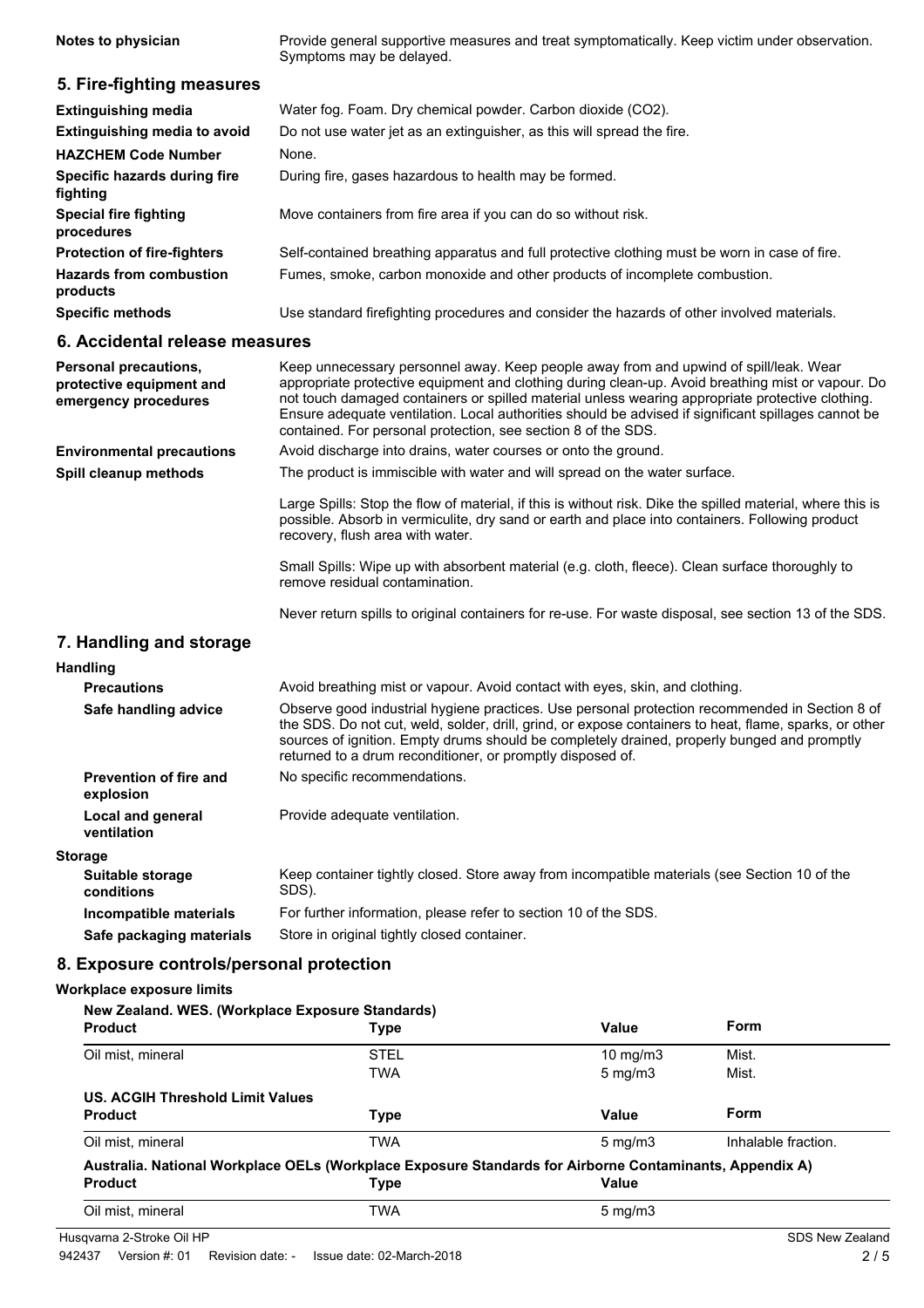| Australia. OELs. (Adopted National Exposure Standards for Atmospheric Contaminants in the Occupational<br>Environment) |                                                                                                                                                                                                                                                                                                                                                                                                        |                  |             |
|------------------------------------------------------------------------------------------------------------------------|--------------------------------------------------------------------------------------------------------------------------------------------------------------------------------------------------------------------------------------------------------------------------------------------------------------------------------------------------------------------------------------------------------|------------------|-------------|
| <b>Product</b>                                                                                                         | Type                                                                                                                                                                                                                                                                                                                                                                                                   | Value            | <b>Form</b> |
| Oil mist, mineral                                                                                                      | TWA                                                                                                                                                                                                                                                                                                                                                                                                    | $5 \text{ mg/m}$ | Mist.       |
| <b>Biological limit values</b>                                                                                         | No biological exposure limits noted for the ingredient(s).                                                                                                                                                                                                                                                                                                                                             |                  |             |
| <b>Engineering controls</b>                                                                                            | Good general ventilation (typically 10 air changes per hour) should be used. Ventilation rates<br>should be matched to conditions. If applicable, use process enclosures, local exhaust ventilation,<br>or other engineering controls to maintain airborne levels below recommended exposure limits. If<br>exposure limits have not been established, maintain airborne levels to an acceptable level. |                  |             |
| Personal protective equipment                                                                                          |                                                                                                                                                                                                                                                                                                                                                                                                        |                  |             |
| <b>Respiratory protection</b>                                                                                          | In case of insufficient ventilation, wear suitable respiratory equipment.                                                                                                                                                                                                                                                                                                                              |                  |             |
| <b>Hand protection</b>                                                                                                 | Wear appropriate chemical resistant gloves.                                                                                                                                                                                                                                                                                                                                                            |                  |             |
| <b>Skin protection</b>                                                                                                 | Wear appropriate chemical resistant clothing. Use of an impervious apron is recommended.                                                                                                                                                                                                                                                                                                               |                  |             |
| <b>Eye/face protection</b>                                                                                             | Face shield is recommended. Wear safety glasses with side shields (or goggles).                                                                                                                                                                                                                                                                                                                        |                  |             |
| Radioactive or thermal<br>hazards                                                                                      | Wear appropriate thermal protective clothing, when necessary.                                                                                                                                                                                                                                                                                                                                          |                  |             |
| <b>Hygiene measures</b>                                                                                                | Always observe good personal hygiene measures, such as washing after handling the material<br>and before eating, drinking, and/or smoking. Routinely wash work clothing and protective<br>equipment to remove contaminants. Contaminated work clothing should not be allowed out of the<br>workplace.                                                                                                  |                  |             |

# **9. Physical and chemical properties**

| Appearance                                                 |                                                                                               |
|------------------------------------------------------------|-----------------------------------------------------------------------------------------------|
| <b>Physical state</b>                                      | Liquid.                                                                                       |
| Form                                                       | Liquid.                                                                                       |
| Colour                                                     | Blue.                                                                                         |
| Odour                                                      | Characteristic.                                                                               |
| <b>Odour threshold</b>                                     | Not available.                                                                                |
| pH                                                         | Not available.                                                                                |
| <b>Melting point/freezing point</b>                        | Not available.                                                                                |
| Boiling point, initial boiling<br>point, and boiling range | Not available.                                                                                |
| <b>Flash point</b>                                         | 145.0 °C (293.0 °F) (ISO 2592)                                                                |
| <b>Auto-ignition temperature</b>                           | Not available.                                                                                |
| Flammability (solid, gas)                                  | Not applicable.                                                                               |
| Flammability limit - lower (%)                             | Not available.                                                                                |
| Flammability limit - upper (%)                             | Not available.                                                                                |
| Vapour pressure                                            | Not available.                                                                                |
| <b>Vapour density</b>                                      | Not available.                                                                                |
| <b>Evaporation rate</b>                                    | Not available.                                                                                |
| <b>Density</b>                                             | Not available.                                                                                |
| Solubility(ies)                                            |                                                                                               |
| <b>Solubility (water)</b>                                  | Insoluble.                                                                                    |
| <b>Partition coefficient</b><br>(n-octanol/water)          | Not available.                                                                                |
| <b>Decomposition temperature</b>                           | Not available.                                                                                |
| <b>Kinematic viscosity</b>                                 | 58 mm <sup>2</sup> /s (40 °C) (ISO 3104)                                                      |
| Other data                                                 |                                                                                               |
| <b>Explosive properties</b>                                | Not explosive.                                                                                |
| <b>Oxidising properties</b>                                | Not oxidising.                                                                                |
| 10. Stability and reactivity                               |                                                                                               |
| <b>Reactivity</b>                                          | The product is stable and non-reactive under normal conditions of use, storage and transport. |

| <b>Reactivity</b>          | The product is stable and non-reactive under normal conditions of use, storage and transport. |
|----------------------------|-----------------------------------------------------------------------------------------------|
| <b>Stability</b>           | Material is stable under normal conditions.                                                   |
| <b>Conditions to avoid</b> | Contact with incompatible materials.                                                          |
| Incompatible materials     | Strong oxidising agents.                                                                      |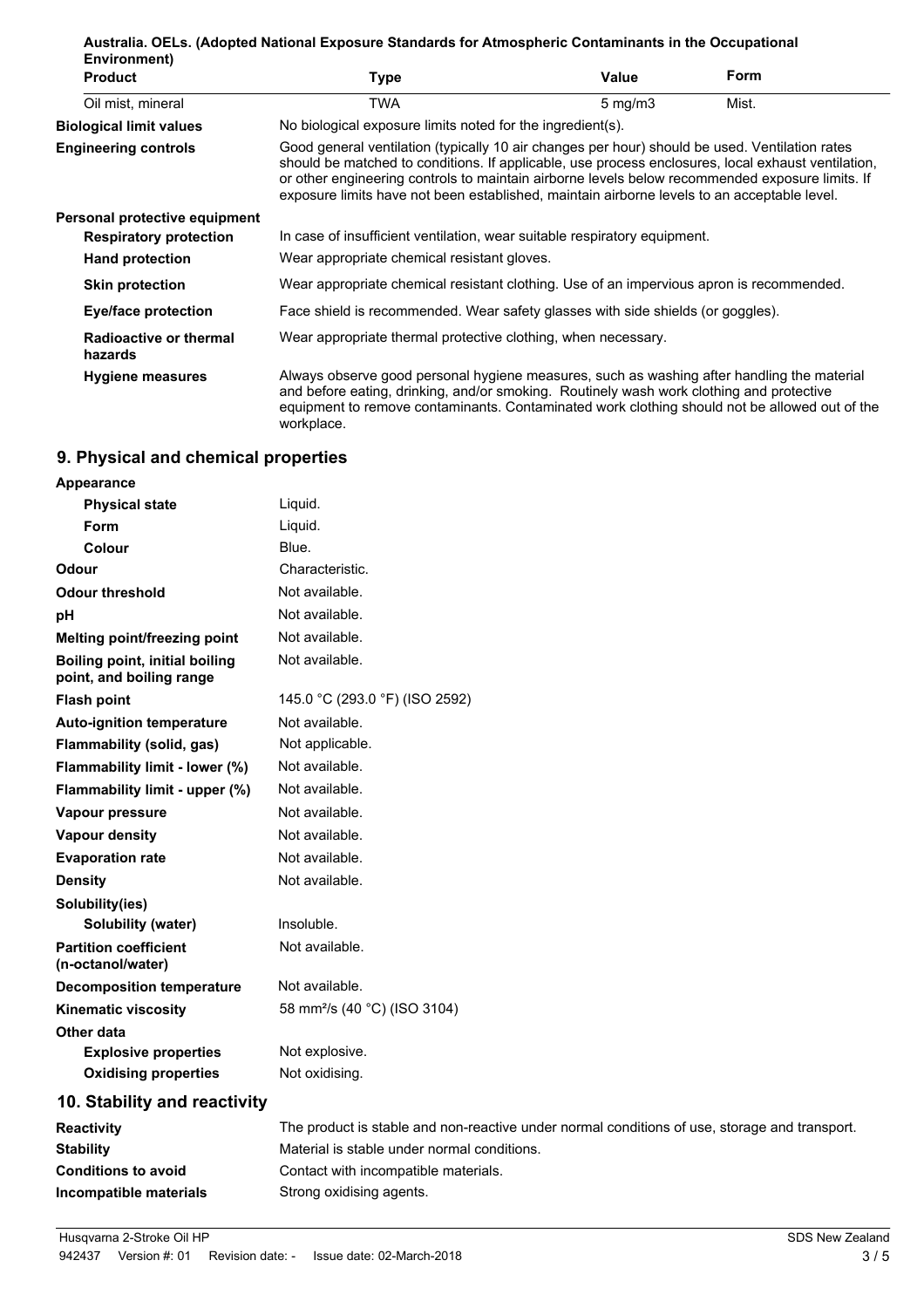| <b>Hazardous decomposition</b><br>products   | No hazardous decomposition products are known.              |
|----------------------------------------------|-------------------------------------------------------------|
| <b>Possibility of hazardous</b><br>reactions | No dangerous reaction known under conditions of normal use. |

# **11. Toxicological information**

#### **Information on likely routes of exposure**

| No adverse effects due to inhalation are expected.<br><b>Inhalation</b><br><b>Skin contact</b><br>Direct contact with eyes may cause temporary irritation.<br>Eye contact<br>Not expected to be acutely toxic.<br><b>Acute toxicity</b><br>Inhalation. Skin contact. Eye contact.<br><b>Routes of exposure</b><br>Exposure may cause temporary irritation, redness, or discomfort.<br><b>Symptoms</b><br><b>Skin corrosion/irritation</b><br>Prolonged skin contact may cause temporary irritation.<br>Serious eye damage/eye<br>Direct contact with eyes may cause temporary irritation.<br>irritation<br>Not a respiratory sensitiser.<br><b>Respiratory sensitizer</b><br><b>Skin sensitizer</b><br>This product is not expected to cause skin sensitisation.<br>No data available to indicate product or any components present at greater than 0.1% are<br>Germ cell mutagenicity<br>mutagenic or genotoxic.<br>Not classifiable as to carcinogenicity to humans.<br>Carcinogenicity<br>This product is not expected to cause reproductive or developmental effects.<br><b>Toxic to reproduction</b><br>Not classified.<br>Specific target organ toxicity -<br>single exposure<br>Specific target organ toxicity -<br>Not classified.<br>repeated exposure<br>Not an aspiration hazard.<br><b>Aspiration hazard</b><br><b>Chronic effects</b><br>Prolonged and repeated contact with used oil may cause serious skin diseases, such as<br>dermatitis and skin cancer.<br>Not available.<br>Relevant negative data | Ingestion | Expected to be a low ingestion hazard.                                                          |
|------------------------------------------------------------------------------------------------------------------------------------------------------------------------------------------------------------------------------------------------------------------------------------------------------------------------------------------------------------------------------------------------------------------------------------------------------------------------------------------------------------------------------------------------------------------------------------------------------------------------------------------------------------------------------------------------------------------------------------------------------------------------------------------------------------------------------------------------------------------------------------------------------------------------------------------------------------------------------------------------------------------------------------------------------------------------------------------------------------------------------------------------------------------------------------------------------------------------------------------------------------------------------------------------------------------------------------------------------------------------------------------------------------------------------------------------------------------------------------------------------------------------|-----------|-------------------------------------------------------------------------------------------------|
|                                                                                                                                                                                                                                                                                                                                                                                                                                                                                                                                                                                                                                                                                                                                                                                                                                                                                                                                                                                                                                                                                                                                                                                                                                                                                                                                                                                                                                                                                                                        |           |                                                                                                 |
|                                                                                                                                                                                                                                                                                                                                                                                                                                                                                                                                                                                                                                                                                                                                                                                                                                                                                                                                                                                                                                                                                                                                                                                                                                                                                                                                                                                                                                                                                                                        |           | Frequent or prolonged contact may defat and dry the skin, leading to discomfort and dermatitis. |
|                                                                                                                                                                                                                                                                                                                                                                                                                                                                                                                                                                                                                                                                                                                                                                                                                                                                                                                                                                                                                                                                                                                                                                                                                                                                                                                                                                                                                                                                                                                        |           |                                                                                                 |
|                                                                                                                                                                                                                                                                                                                                                                                                                                                                                                                                                                                                                                                                                                                                                                                                                                                                                                                                                                                                                                                                                                                                                                                                                                                                                                                                                                                                                                                                                                                        |           |                                                                                                 |
|                                                                                                                                                                                                                                                                                                                                                                                                                                                                                                                                                                                                                                                                                                                                                                                                                                                                                                                                                                                                                                                                                                                                                                                                                                                                                                                                                                                                                                                                                                                        |           |                                                                                                 |
|                                                                                                                                                                                                                                                                                                                                                                                                                                                                                                                                                                                                                                                                                                                                                                                                                                                                                                                                                                                                                                                                                                                                                                                                                                                                                                                                                                                                                                                                                                                        |           |                                                                                                 |
|                                                                                                                                                                                                                                                                                                                                                                                                                                                                                                                                                                                                                                                                                                                                                                                                                                                                                                                                                                                                                                                                                                                                                                                                                                                                                                                                                                                                                                                                                                                        |           |                                                                                                 |
|                                                                                                                                                                                                                                                                                                                                                                                                                                                                                                                                                                                                                                                                                                                                                                                                                                                                                                                                                                                                                                                                                                                                                                                                                                                                                                                                                                                                                                                                                                                        |           |                                                                                                 |
|                                                                                                                                                                                                                                                                                                                                                                                                                                                                                                                                                                                                                                                                                                                                                                                                                                                                                                                                                                                                                                                                                                                                                                                                                                                                                                                                                                                                                                                                                                                        |           |                                                                                                 |
|                                                                                                                                                                                                                                                                                                                                                                                                                                                                                                                                                                                                                                                                                                                                                                                                                                                                                                                                                                                                                                                                                                                                                                                                                                                                                                                                                                                                                                                                                                                        |           |                                                                                                 |
|                                                                                                                                                                                                                                                                                                                                                                                                                                                                                                                                                                                                                                                                                                                                                                                                                                                                                                                                                                                                                                                                                                                                                                                                                                                                                                                                                                                                                                                                                                                        |           |                                                                                                 |
|                                                                                                                                                                                                                                                                                                                                                                                                                                                                                                                                                                                                                                                                                                                                                                                                                                                                                                                                                                                                                                                                                                                                                                                                                                                                                                                                                                                                                                                                                                                        |           |                                                                                                 |
|                                                                                                                                                                                                                                                                                                                                                                                                                                                                                                                                                                                                                                                                                                                                                                                                                                                                                                                                                                                                                                                                                                                                                                                                                                                                                                                                                                                                                                                                                                                        |           |                                                                                                 |
|                                                                                                                                                                                                                                                                                                                                                                                                                                                                                                                                                                                                                                                                                                                                                                                                                                                                                                                                                                                                                                                                                                                                                                                                                                                                                                                                                                                                                                                                                                                        |           |                                                                                                 |
|                                                                                                                                                                                                                                                                                                                                                                                                                                                                                                                                                                                                                                                                                                                                                                                                                                                                                                                                                                                                                                                                                                                                                                                                                                                                                                                                                                                                                                                                                                                        |           |                                                                                                 |
|                                                                                                                                                                                                                                                                                                                                                                                                                                                                                                                                                                                                                                                                                                                                                                                                                                                                                                                                                                                                                                                                                                                                                                                                                                                                                                                                                                                                                                                                                                                        |           |                                                                                                 |
|                                                                                                                                                                                                                                                                                                                                                                                                                                                                                                                                                                                                                                                                                                                                                                                                                                                                                                                                                                                                                                                                                                                                                                                                                                                                                                                                                                                                                                                                                                                        |           |                                                                                                 |
|                                                                                                                                                                                                                                                                                                                                                                                                                                                                                                                                                                                                                                                                                                                                                                                                                                                                                                                                                                                                                                                                                                                                                                                                                                                                                                                                                                                                                                                                                                                        |           |                                                                                                 |

### **12. Ecological information**

The product is not classified as environmentally hazardous. However, this does not exclude the possibility that large or frequent spills can have a harmful or damaging effect on the environment. **Ecotoxicity Persistence and degradability** The product is expected to be biodegradable. **Bioaccumulation** No data available. **Partition coefficient n-octanol/water (log Kow)** Not available. **Bioconcentration factor (BCF)** Not available. **Mobility** The product is immiscible with water and will spread on the water surface. **Other hazardous effects** Oil spills are generally hazardous to the environment.

### **13. Disposal considerations**

Collect and reclaim or dispose in sealed containers at licensed waste disposal site. Dispose of contents/container in accordance with local/regional/national/international regulations. **Disposal methods/information Special precautions** Dispose in accordance with all applicable regulations.

### **14. Transport information**

### **IATA**

Not regulated as dangerous goods.

### **IMDG**

Not regulated as dangerous goods.

**Transport in bulk according to** Not established. **Annex II of MARPOL 73/78 and the IBC Code**

# **15. Regulatory information**